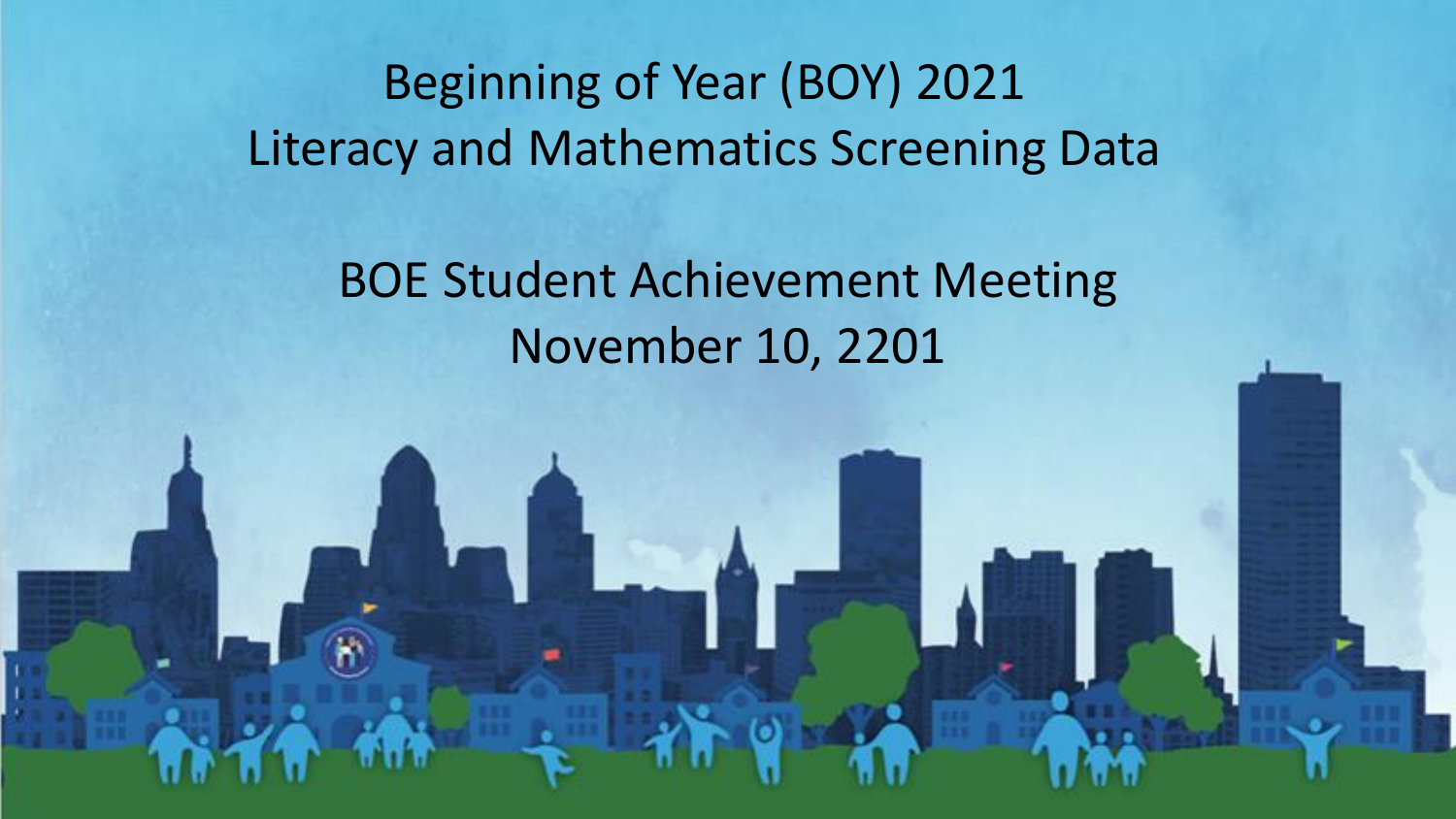### **BPS screening, Diagnostic, & Interim Assessment Tools**

**Universal Screening Tools:**

• **iStation (PK Literacy and Mathematics)**

 $\blacksquare$ 

- **iReady (Mathematics)**
- **DIBELS 8 (Literacy)**

#### **Diagnostic:**

**Interim: RFP**

- **iReady (Mathematics)**
- **Phonological Awareness Screening Test (PAST), Orton Gillingham Level 1- 3 Assessments (Literacy)**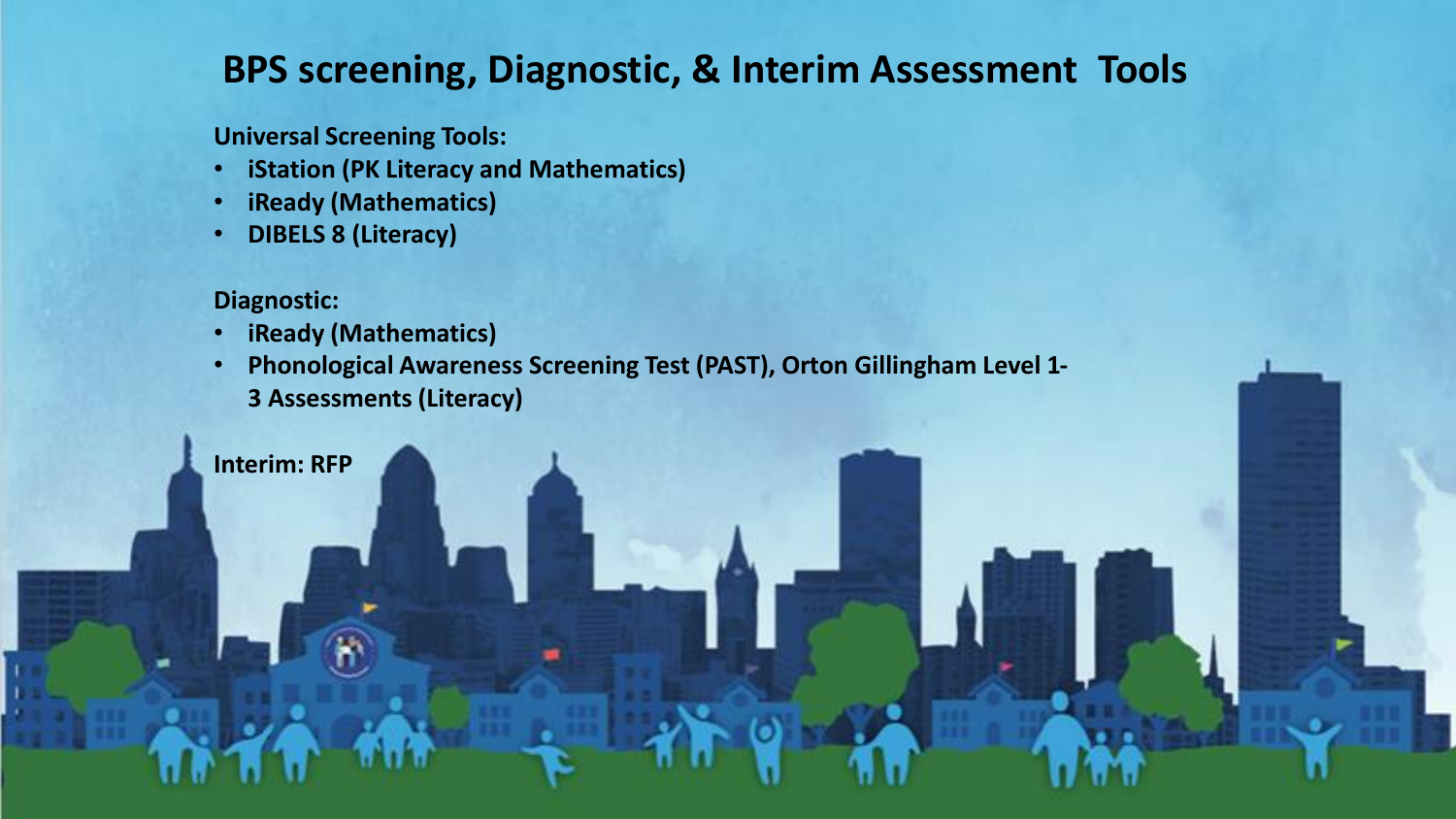## PK iStation BOY Data

**Students are considered kindergarten ready if they test within Levels 3-5 on both iStation literacy and mathematics screening measures.**



**Measures listening comprehension, letter knowledge and vocabulary (EOY adds phonemic awareness)**

**Measures foundational skills in mathematics, like number sense, geometry, sequence**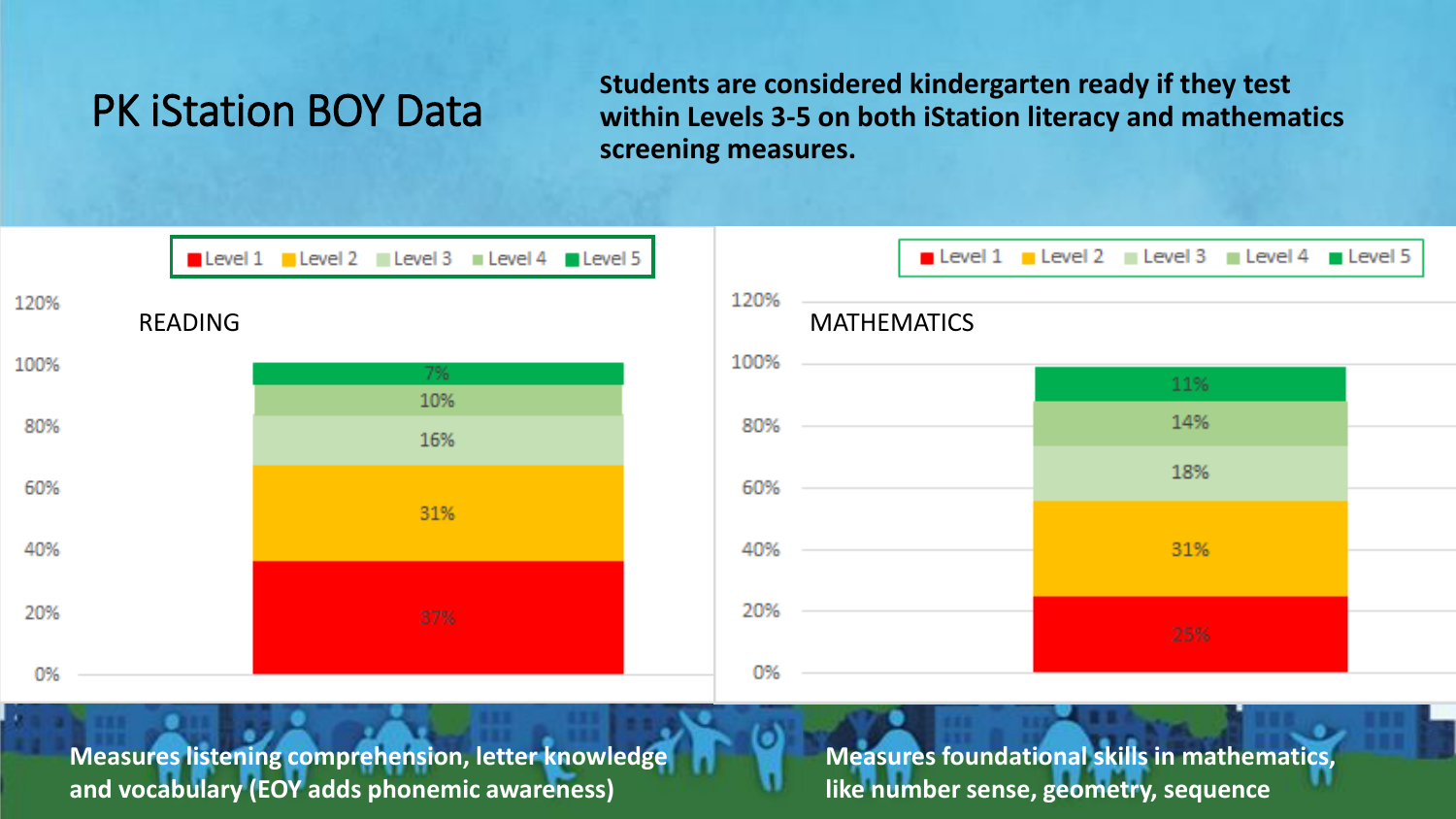# **NATIONAL CONTEXT 2019-20 vs 2020-21**

mCLASS® DIBELS® 8 comparison to the prior middle-of-school-year (pre-COVID)



Percentage of students scoring well below benchmark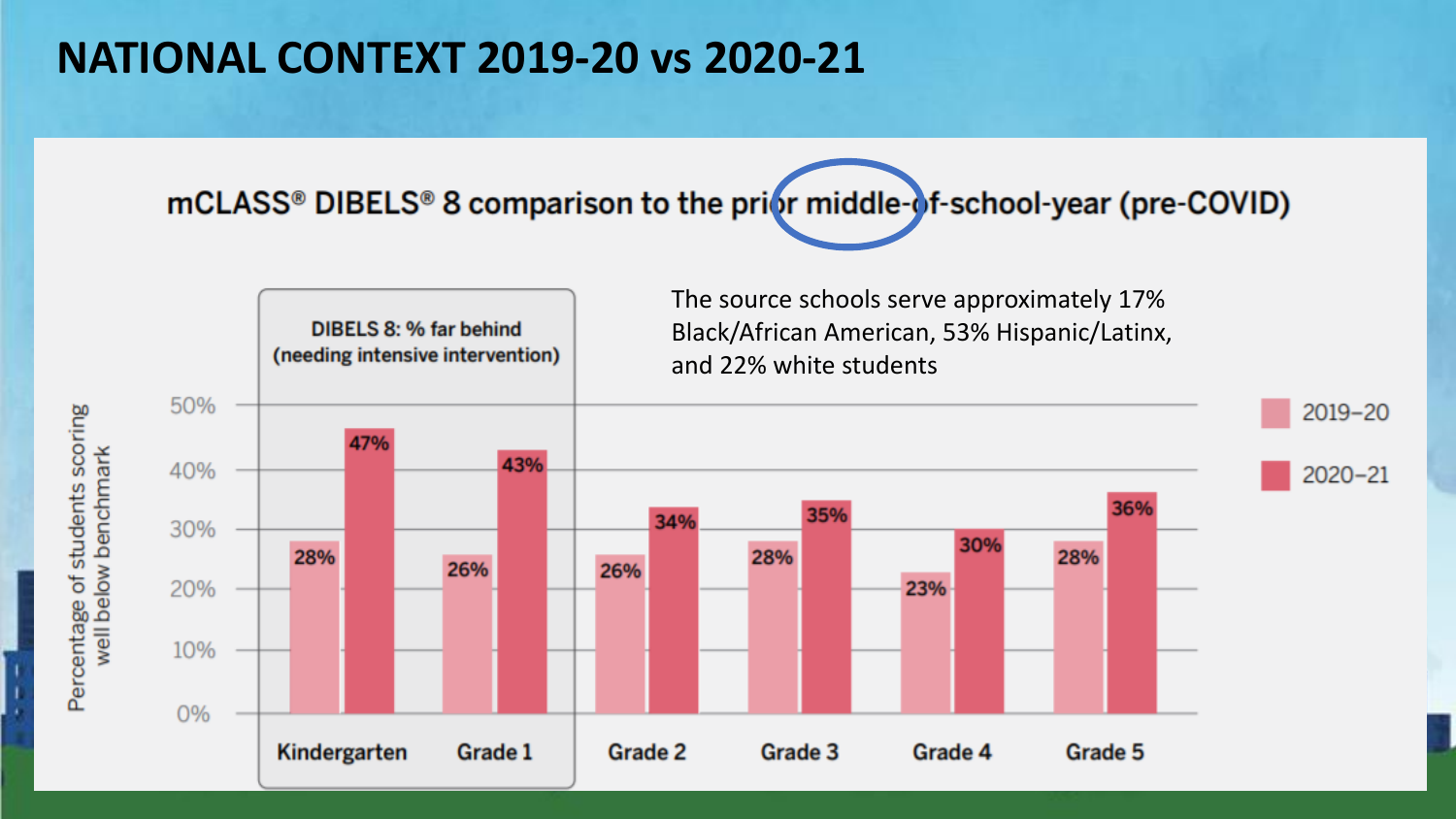### **BPS BOY DIBELS Student Data**

Ī,

|                 | Measures               |           |           | 20% | 40% | 60%      | 80%      |                            | <b>Total Students</b> |
|-----------------|------------------------|-----------|-----------|-----|-----|----------|----------|----------------------------|-----------------------|
| Gr K            | <b>Composite Score</b> | 21-22 BOY | 1203(66%) |     |     |          |          | 246(14%) 186(10%) 185(10%) | 1820 /1931            |
| Gr <sub>1</sub> | <b>Composite Score</b> | 21-22 BOY | 1444(69%) |     |     |          | 218(11%) | 239(12%) 171(8%)           | 2072 /2139            |
| Gr <sub>2</sub> | <b>Composite Score</b> | 21-22 BOY | 1345(64%) |     |     |          | 184(9%)  | 354(17%) 217(10%)          | 2100 /2154            |
| Gr <sub>3</sub> | Composite Score        | 21-22 BOY | 1025(48%) |     |     | 319(15%) |          | 290(14%)<br>481(23%)       | 2115 /2178            |
| Gr <sub>4</sub> | <b>Composite Score</b> | 21-22 BOY | 830(39%)  |     |     | 517(24%) |          | 630(30%) 138(7%)           | 2115 /2168            |
| Gr <sub>5</sub> | <b>Composite Score</b> | 21-22 BOY | 880(45%)  |     |     | 391(20%) |          | 492(25%) 198(10%)          | 1961 /2017            |
| Gr <sub>6</sub> | <b>Composite Score</b> | 21-22 BOY | 935(46%)  |     |     | 388(19%) |          | 412(20%)<br>306(15%)       | 2041 /2145            |
|                 |                        |           |           |     |     |          |          |                            |                       |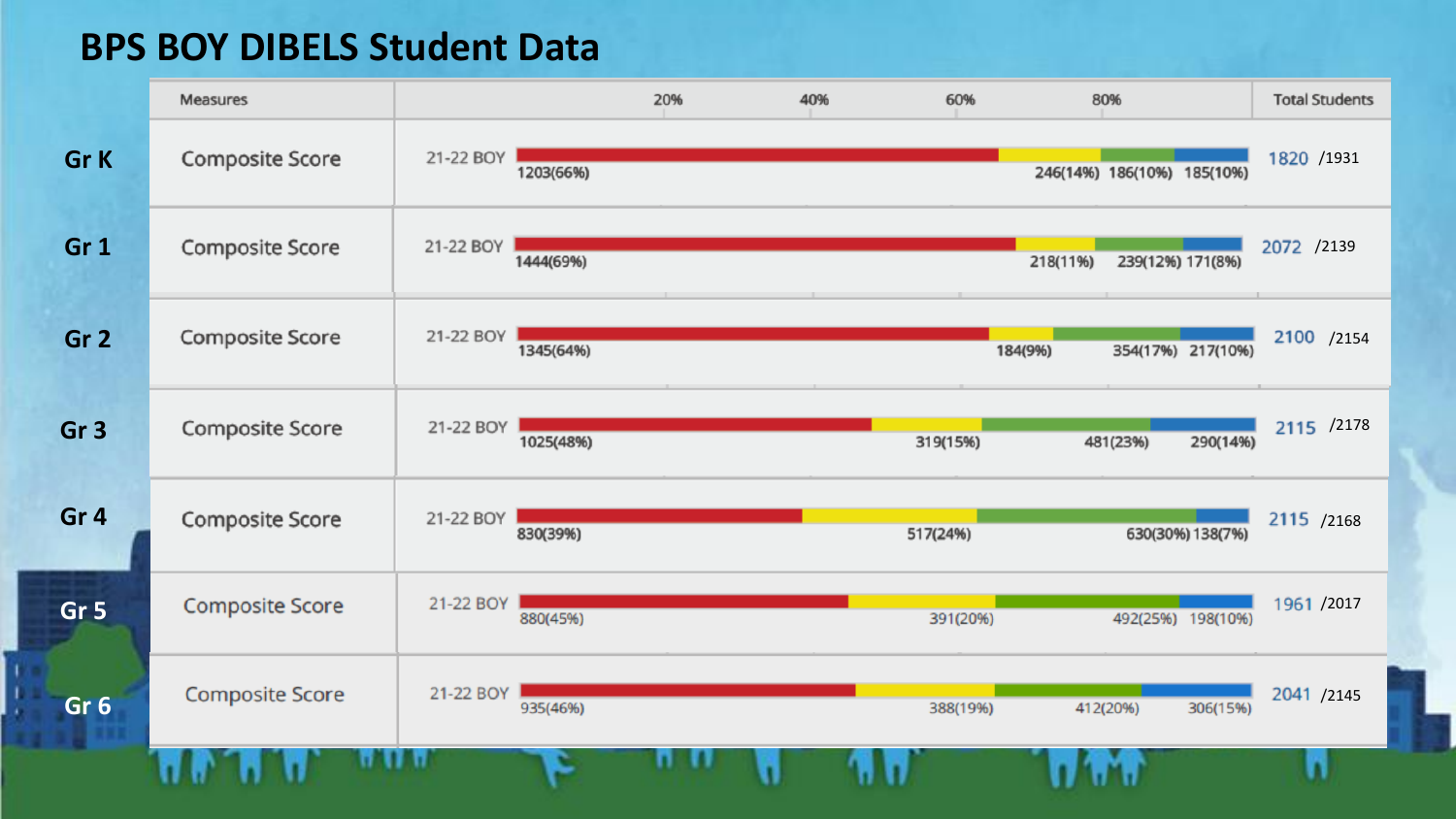## Literacy Supports and Learning Acceleration

**Instructional Priorities (K-12)**

#### **Professional Development:**

- **LETRS (K-4)**
- **Orton Gillingham (K-8 SE, reading)**

#### **Curriculum:**

- **Reading Acceleration Guide (2-6)**
- **Heggerty Phonemic Awareness lessons (K-2)**
- **LETRS-based phonics lessons (K-3)**
	- **Additional decodables, LETRS toolkits**
- *HOT!* **Items (2-6)**
- **Vocabulary program RFP (5-8)**
- **Step Up to Writing (K-12)**

#### **Supplemental resources:**

- **OSMO (PK)**
- **Raising a Reader (PK)**
- **myON (K-12)**

#### **RTI intervention and enrichment:**

- **Summer school**
- **Corrective Reading/Reading Mastery (K-6)**
- **Lexia (K-12)**
- **ENL online program (Entering/Emerging)**
- **Bilingual online program RFP**
- **Orton Gillingham (K-8)**
- **Junior Great Books (2-6)**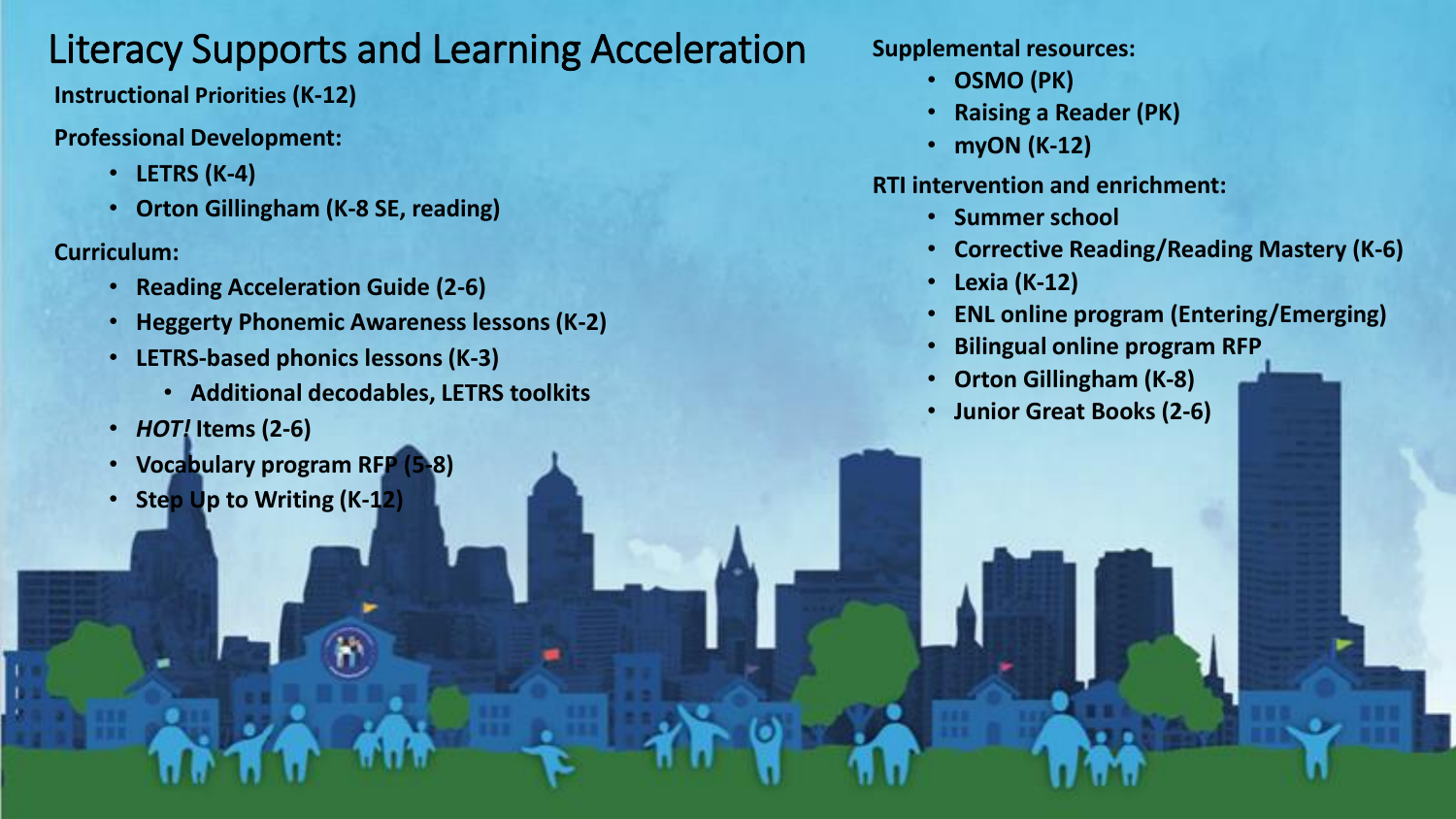# **NATIONAL CONTEXT BOY iReady Math Data**

### **Mathematics**

Average of Fall 2017, 2018, 2019 ● Fall 2021

Sample size approx 3.4 million

The percentage of students who are on grade level is not yet reaching pre-pandemic levels in most grades, and the gaps are largest in upper-elementary and middle school grades.

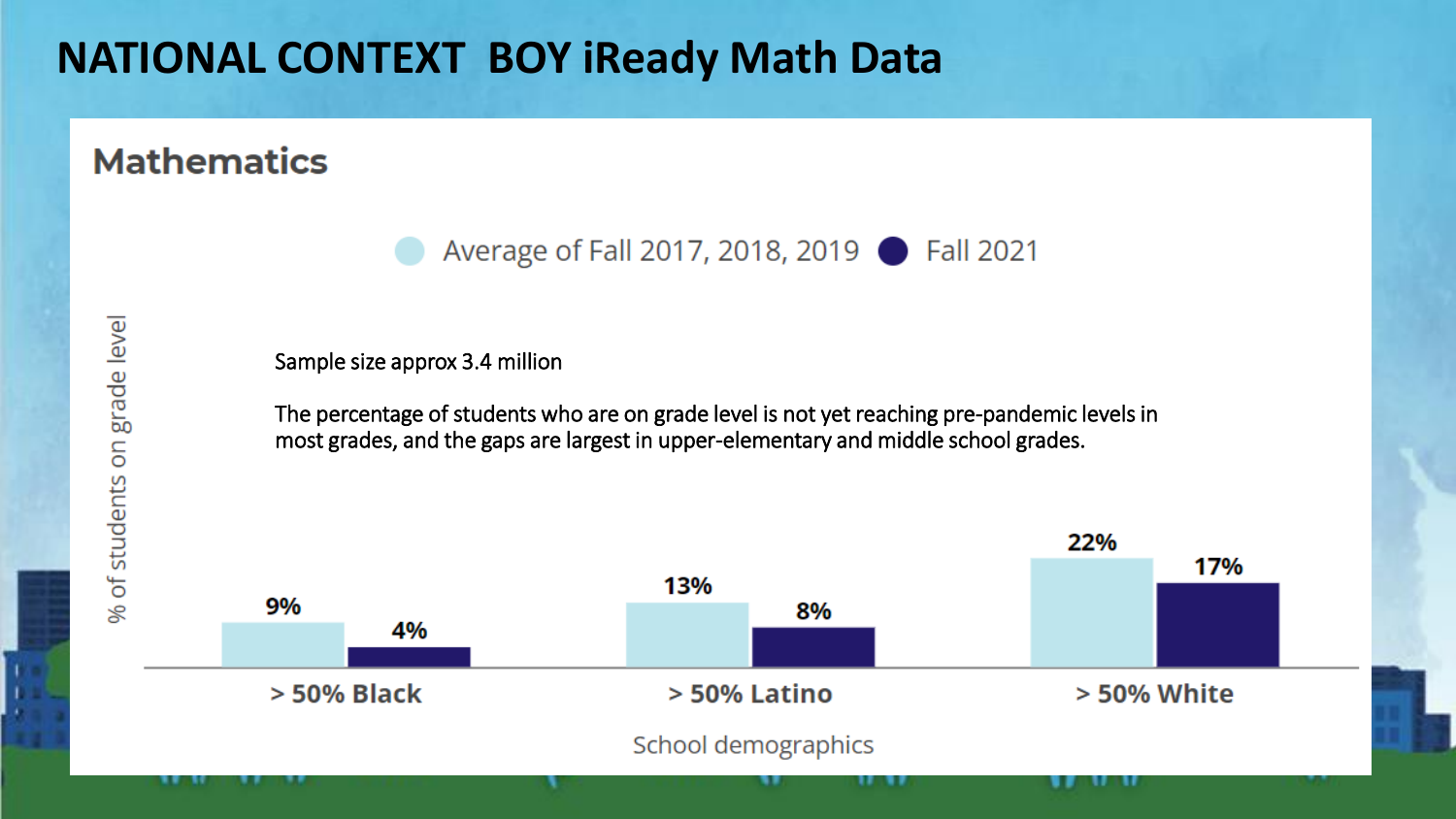### **BPS BOY iReady Math Student Data**



**NB: Students who are One Grade Level Below on their First Diagnostic Window are performing consistently with students who have just begun their academic year.**